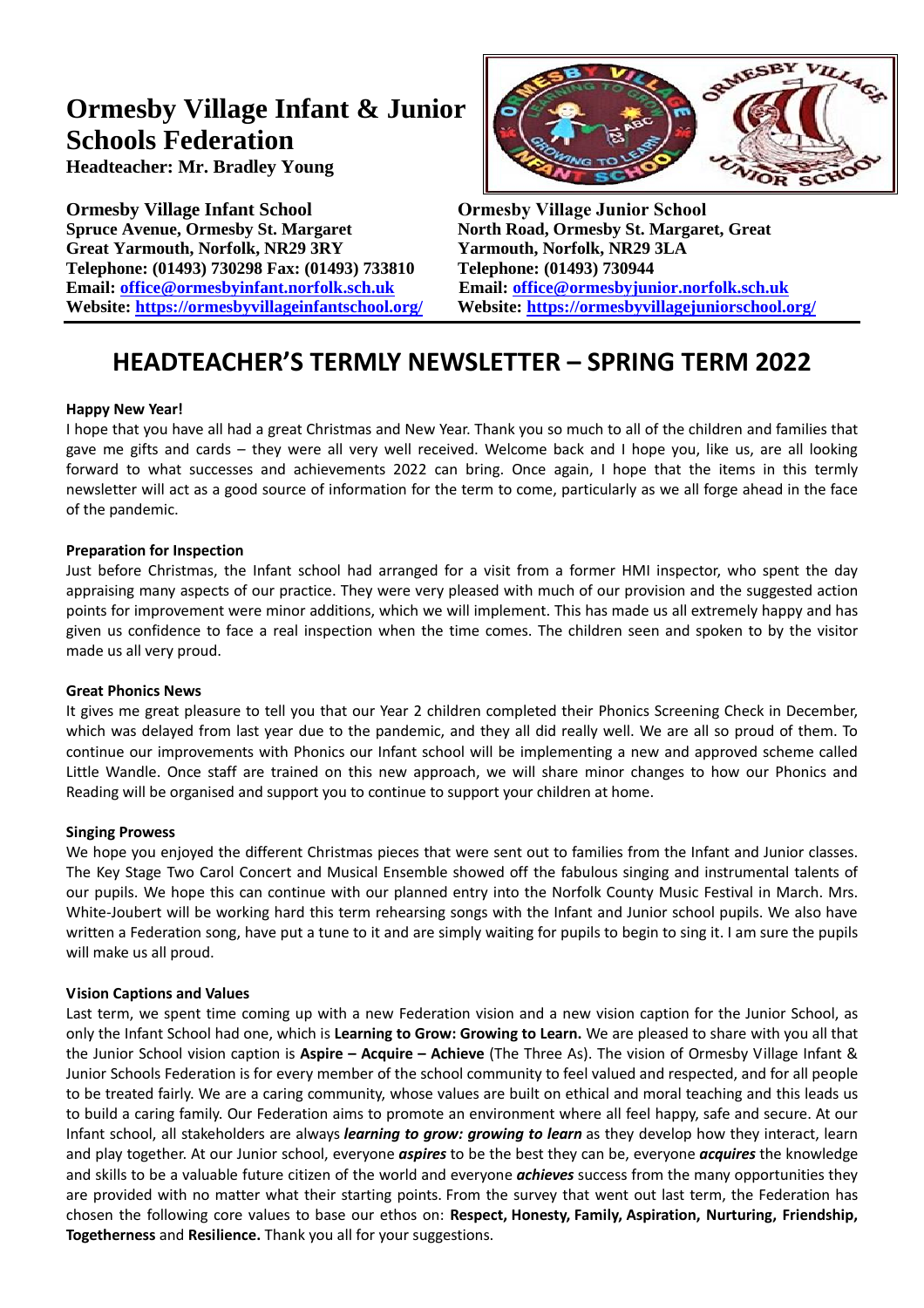#### **Knowledge Organisers**

Teachers will be creating Knowledge Organisers about different themes covered in class, which contain key vocabulary, important dates, significant people and other useful facts that will aid your child's ability to retain their learning. These will also be available on our website.

#### **School Improvement and Development Plan**

A parents' version of our new school improvement and development plan is available highlighting the key things we will be working on. There is a child-friendly version for our pupils as well. We also have a "We Are Ormesby!" leaflet for you to read, which shows our strengths and all that is good about Ormesby. All documents can be found on our websites under the "School Improvement" tabs or in our school foyers.

#### **Parent and Teacher Meetings**

After half-term, we will have another round of parent-teacher meetings. These worked really well last term alongside our interim report cards. The schools are dedicating another week to arranging ten-minute meetings with parents either over the telephone or via Google Meet virtually. Where it is more helpful to the pupil, teachers will arrange faceto-face meetings in a safe manner. Again, these meetings will take place at agreed times beginning on Monday  $21^{st}$ March 2022. More information regarding appointments will be released nearer the time.

#### **COVID-19**

Recently, we have shared on our social media Facebook account some helpful links to the latest Government guidance for parents regarding the pandemic. We also have dedicated pages on our websites for further COVID-19 information. Please be reassured that our Federation follows all guidance and ensures it has many key measures in place to keep everyone safe and further measures, should these be required, can be implemented due to any increase in cases.

#### **Attendance and Illness**

The Government has stated children being in school for education is a priority after having so much disruption to their education already. As a Federation of Schools, we will continue to do what we can to ensure we are all safe and can remain open to provide this. Whilst we fully understand the different concerns parents have regarding COVID-19, if children are not unwell, they must be in school each day and on time. If your child is late, you must bring them to the school office, please do not send them directly to the classroom. Our school attendance team has increased their responsibilities in addressing pupils with low attendance and we have gentle reminder letters that will be sent out reminding families of the importance of good attendance. We are sure this will be sufficient in ensuring attendance figures improve. If your child is ill, please notify the school office giving a specific reason for their absence. If a pupil's absence is due to repeated illness, the school may ask for evidence from a medical professional. More information about illnesses and their quarantine periods can be found on our websites.

#### **Pastoral Support**

Please be reminded that we have very supportive staff who are happy to assist all our pupils and their families pastorally. We can offer support with behaviour, parental separation, bereavement, financial worries and many more. Help is there, you simply need to ask. We also have access to many external agencies who specialise in specific areas. Our Junior School N.E.S.T. facility offers children a calm and nurturing space to work with staff.

#### **Easter Events**

I am pleased to say that, COVID-permitting, there will be some Easter events nearer the end of this term. There is a separate Spring term events' timetable being sent out to parents with our plans on. We are looking forward to an Easter bonnet parade at the Infants and an Egg Decoration competition (hard-boiled) at the Juniors. Not to mention the Easter Egg raffle we will hold in both schools using your chocolate egg donations from our non-uniform day nearer the time.

#### **Extra-Curricular School Clubs**

We hope to be able to continue to offer extra-curricular clubs at lunchtimes and after-school. Mr. Young's Years 5&6 Boy's Football club will begin next week on Thursday  $13<sup>th</sup>$  January and will end at 4:15pm due to the failing light. Premier Sports will continue with Girls' Football at the Junior school and will now be running a Multi-Sports/Athletics Club at the Infant school. We will inform you of the clubs being run by Mr. Pamplin this term as soon as we can. At the Junior school, we are fortunate to have Mrs. White-Joubert, who can provide peripatetic music sessions for those budding musicians. If your child is interested in learning a new instrument, please inform the school office. We are also hoping to finalise a new drumming teacher at the Junior school, so please declare your interest at the school office.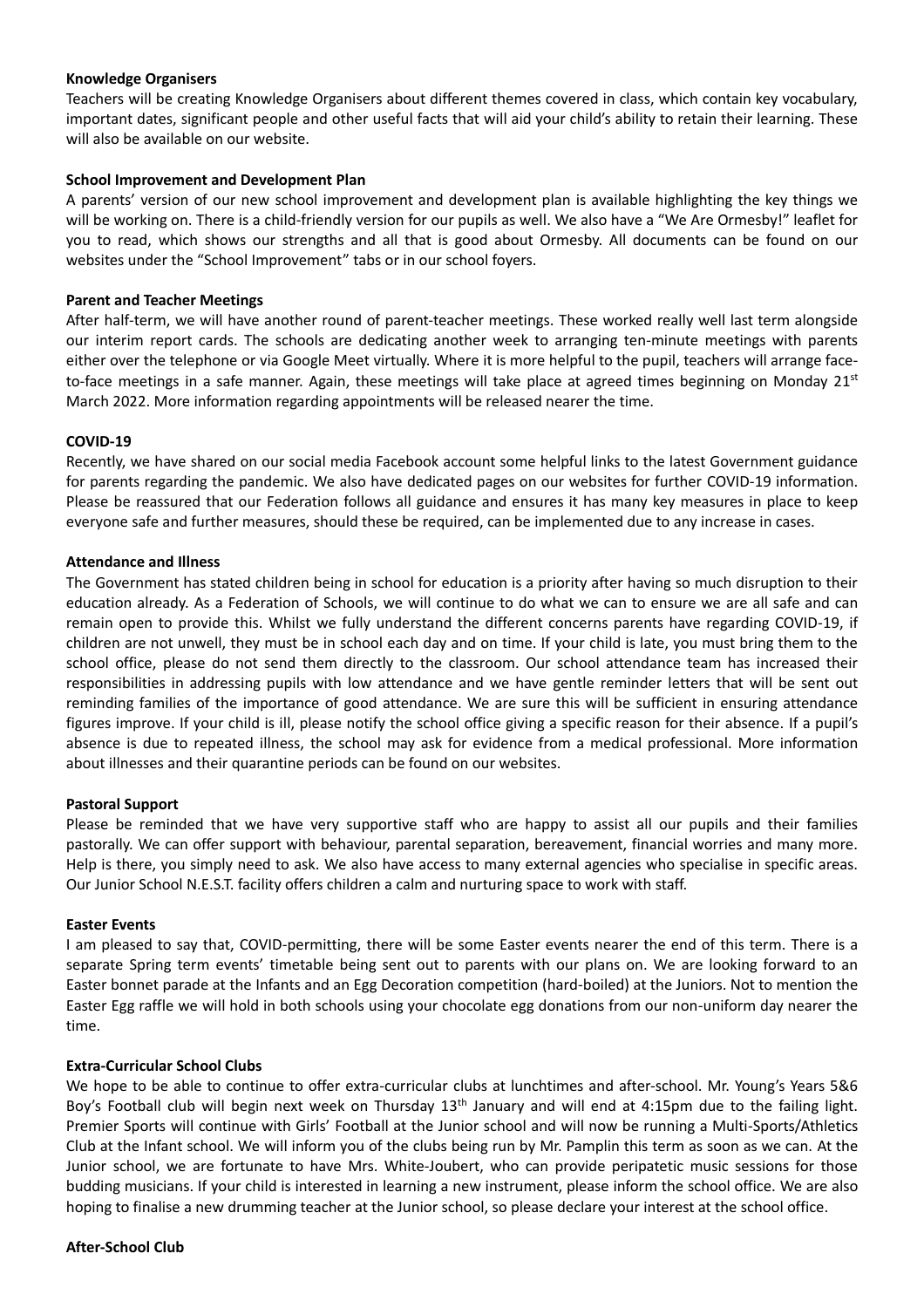Our After-School Club continues to offer child-care and is open to pupils from both Infant and Junior schools running on a Monday 3:15pm-5:00pm, on a Tuesday 3:15pm-4:45pm and on a Wednesday 3:30pm-5:00pm. Places are limited to a maximum of 20 for safety reasons. Mondays and Tuesdays are at the Infant school and Wednesdays are at the Junior school. A walking bus will be manned by staff to transfer pupils safely from one school to the other. Our after-school club is now sport-orientated and is free of charge as a result. We hope this will provide more opportunities to get your children active. If you wish to book your child into after-school club for the half-term, please fill out a booking form that is normally sent out well in advance of the period in question and return it to the school offices with full payment. Full payment is required to confirm the booking. The cost of after-school club is £6.00 per week.

### **P.T.A - Ormesby Needs You!**

The P.T.A. or Friends of Ormesby Village Schools Federation is a vital committee to help raise much-needed funds for further school improvement. Sadly, our Federation does not have an active one and we are very keen to begin one again to improve areas of the schools. These meetings could be conducted virtually now to make them even more convenient to attend. If you are interested, please let the school offices know.

#### **Love of Reading**

To further enhance a love for reading with our pupils, a travelling book fair will be at the Infant school during the week beginning 21<sup>st</sup> February with it moving to the Junior school the following week.

#### **Disco Fever**

On Thursday 10<sup>th</sup> February, it is hoped there will be a Junior Valentine's disco for all Junior pupils to enjoy.

#### **Spelling Bee**

We hope to be able to host an Inter-House Spelling Bee with pupils and will look to try and run things virtually if needs be. It will all be a little bit of fun and a way to see how well our children can spell. A final date is yet to be confirmed.

#### **Generations' Project**

It is hoped that the Generations' Project will be a new project for those families in receipt of Pupil Premium. It has the aim of raising the aspirations of our Pupil Premium pupils and enhancing the relationships between home and school with pupils attending a set number of sessions. Further information will be sent home nearer the time. I hope all eligible will participate in an extremely worthwhile project.

#### **Communication and Safeguarding**

Our Federation always endeavours to do its very best, but sometimes we will not always get it right. Please contact the school if you realise an error or oversight has occurred or you are simply unhappy about something. We will always aim to resolve issues as quickly and as supportively as possible. However, we cannot do this if we do not know about it. In the first instance, please contact your class teacher, but if you feel the issue is more serious it may require a more senior leader or myself to resolve the issue. As a final note if you have any safeguarding issues, please contact the school to speak to a Designated Safeguarding Lead. These are: Mr. Young, Mrs. McMylor, Mr. Robertson (JNR) and Mrs. Vaughan (INF).

#### **Homework and Class Dojo**

All classes are continuing their use of Class Dojo, in order to communicate and share news about the pupils and their learning. They also have important information, contain reminders and will be a tool for teachers to set any class homework. There will still be expectations to learn weekly spellings, to read daily and to practise times tables throughout the year as usual.

## **Visitor Conduct**

As always, we are grateful for your continued support and understanding with how our Federation operates. Nevertheless, we expect all stakeholders to conduct themselves appropriately and politely when interacting with our staff/each other either in person, via the telephone or through email. Any rudeness to staff will not be tolerated. Ultimately, we are all working towards the same goal and that is to provide our children with the best possible school experiences.

#### **Parking, Cycling and Scooting**

We know that it gets very busy on the roads outside the schools, but please show consideration towards others. Please do not park on the zig-zag lines at any point nor block the driveways of houses near the school. Please also remember not to use our car park (unless you have already spoken to the current Headteacher as someone with a registered disability). Alternatively, you could consider going green and select another method of getting to school other than a car, or simply walk. Please note if you are cycling/scooting to school and wish to leave your bike/scooter in the bike